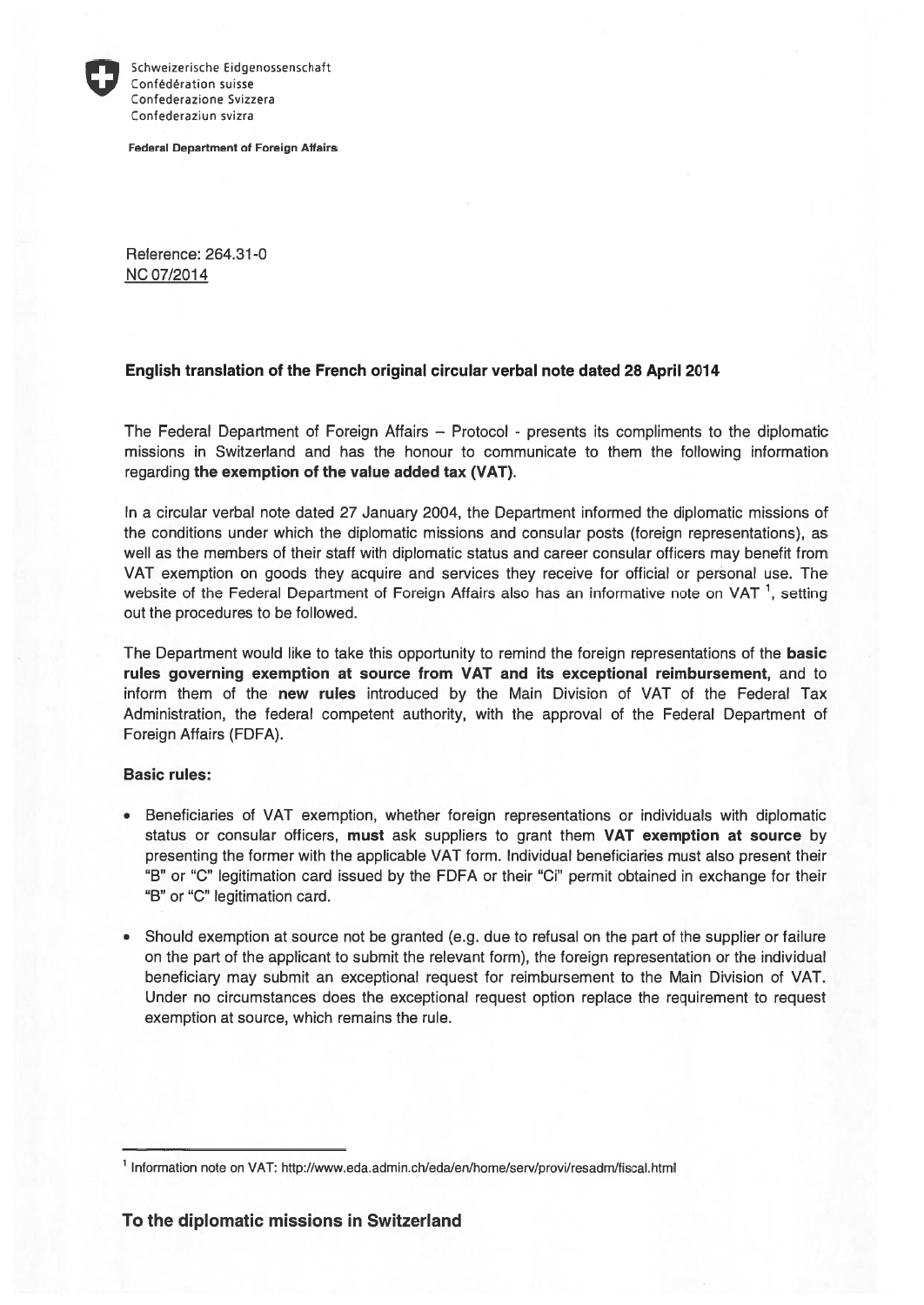## Foreign representations (diplomatic missions and career consular posts):

## Procedure:

- Foreign representations must indicate, in general terms, the nature of the goods or services for which exemption at source is requested on each VAT form "A" they submit to suppliers.
- The Main Division of VAT carries out regular checks on Swiss suppliers that are subject to this tax. Its inspectors frequently find that the VAT forms "A" held by suppliers in their accounts dc not comply with current rules because the applicant has provided no indication of the nature of the goods acquired or services delivered.

#### Acguisitions intended for official use:

- The term "efficial use" refers to all goods that foreign representations have acquired or services that they have received in <sup>a</sup> strictly official capacity.
- Foreign representations may not acquire, in their name, VAT-exempt goods or services intended for personal use er for use by third parties (for example, purchases destined for personal use by members of staff, including the head ef mission er post, er by visiting dignitaries to Switzerland). Foreign representations are also not permitted to acquire, in their name, VAT-exempt goods that are destined for export, even if their authorities are the intended user.

#### Official delegations to Switzerland:

- The Department encloses <sup>a</sup> cepy of its circular verbal note dated 27 January 2004, in which it requests that the foreign representations comply with the prescribed procedure by asking a supplier for exemption at source solely in the case of official delegation visits and indicating the reasons for the official visit on the VAT form "A". Under no circumstances is VAT exemption granted for the living expenses incurred by dignitaries as part of a private trip to Switzerland.
- •The Main Division of VAT carries out regular checks on Swiss suppliers subject to this tax. Should <sup>a</sup> tax inspector find during his investigations that the acceunts of <sup>a</sup> supplier (for example, <sup>a</sup> hotel er car hire firm) contain an invoice without VAT relating to <sup>a</sup> visit by one er several individuals, but that the accompanying VAT form "A" provides no indication of the official nature or purpose of the visit, he will refer the case to line management, which in turn will ask the Department to seek clarification from the relevant foreign representation. As a consequence, the foreign representation may be liable to refund the supplier with the VAT that was unduly exempted at source.

#### Exceptional reguests for VAT reimbursement:

• If the Main Division of VAT should find that the invoices enclosed with an exceptional request for reimbursement of VAT on services that do not meet official use criteria (for example, purchases that are intended for private use er that bear ne relation te the official geal pursued by the beneficiary institution), it will disregard them and return them to the foreign representation.

## Individuals with diplomatic status or career consular officers who benefit from VAT exemption:

#### Acguisitions intended for personal use:

The term "personal use" refers to all goods acquired or services received by individual beneficiaries either strictly in <sup>a</sup> personal capacity or for use by individuals who are

2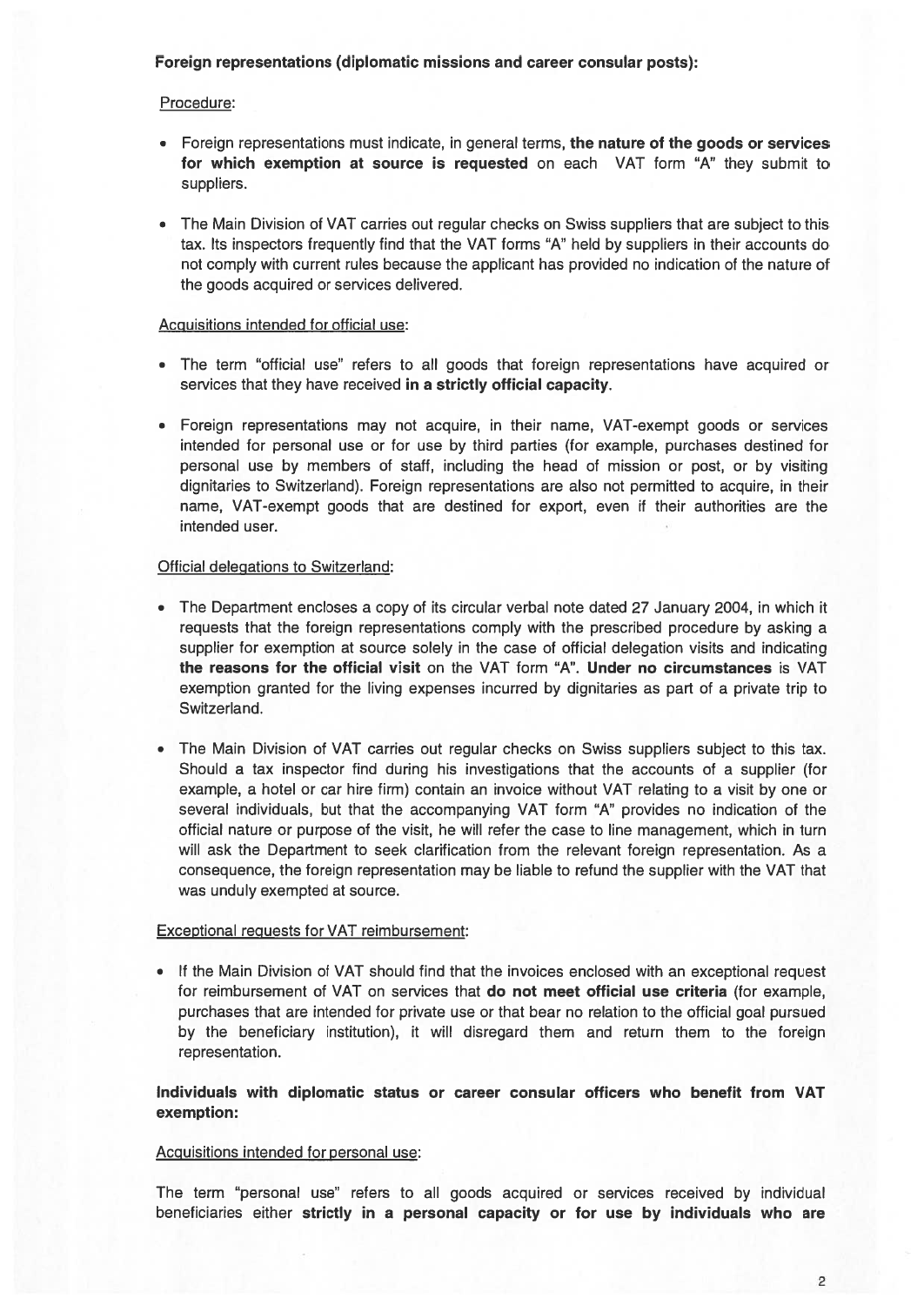authorised to accompany them and who also have diplomatic or consular status in Switzerland. However, they may not acquire goods or services exempt from VAT for use by third parties who are not members of their household (for example, the purchase of gifts for individuals other than those family members who have diplomatic status).

- Individual beneficiaries may acquire goods or services that are exemp<sup>t</sup> from VAT strictly for their personal use, and not for use by family members who do not have diplomatic or consular status. This means that for goods and services acquired by such households, the applicant must ask the supplier to issue two invoices: one with the VAT exempted at source for the beneficiary, the other with VAT for family members who are not entitled to this tax exemption at source. A single invoice will be accepted, provided that there is <sup>a</sup> clear distinction between the services received by the beneficiary and those received by non-beneficiaries, and that the requisite VAT treatment is applied.
- With regard to construction, conversion or renovation work on property acquired jointly by an individual beneficiary and <sup>a</sup> person who does not have diplomatic or consular status (for example, <sup>a</sup> spouse, partner or cohabiting partner who is not deemed to be <sup>a</sup> family member within the meaning of the law applicable in Switzerland, or who is <sup>a</sup> Swiss national), only half of the work may be exempted from VAT, in other words the beneficiary's share exclusive of the share of the co-owner who does not benefit from VAT exemption at source. The same invoicing rules apply here as in the case set out in the preceding paragraph.

#### Exceptional reguests for reimbursement

- Given that reimbursement is permitted only in exceptional cases, the Main Division of VAT has decided to restrict the number of invoices that can be submitted in <sup>a</sup> reimbursement request. Henceforth a maximum of 50 invoices may be enclosed with the annual reimbursement request, and these must be equal to or in excess of CHF 100, respectively, from the first Swiss franc of IT, telecommunications, gas, water and electricity bills. The beneficiary as well as individuals who are authorised to accompany them and also have diplomatic or consular status in Switzerland may presen<sup>t</sup> <sup>a</sup> grouped VAT reimbursement reques<sup>t</sup> (maximum of 50 invoices) only once per calendar year. The Main Division of VAT shall disregard any additional invoices enclosed with the application and shall return these to the applicant via the foreign representation.
- • In the case of VAT reimbursement requests for work carried out on property acquired by an individual beneficiary, the latter must now also enclose a copy of the relevant land register entry. Should the land register entry indicate that the beneficiary co-owns the property with a person who is not entitled to VAT exemption, the Main Division of VAT will reimburse only half of the VAT amount, which equates to the beneficiary's share. If the applicant fails to enclose <sup>a</sup> copy of the land register entry for the property with the exceptional request, the Main Division of VAT shall disregard the invoices issued tor work on the property and shall return these to the applicant via the foreign representation.
- • The Main Division of VAT reserves the right to refuse <sup>a</sup> reques<sup>t</sup> for VAT reimbursement if the submitted invoices do not comply with current rules (for example, when multiple invoices from the same supplier are enclosed, even though the applicant could have sought VAT exemption at source, or when the goods or services acquired are plainly not intended for personal use).
- •Requests which do not comply with the prescribed procedure (duly completed VAT form "D" and inclusion ot <sup>a</sup> maximum of 50 invoices equal to or in excess of CHF 100, respectively, from the first Swiss franc of IT, telecommunications, gas, water and electricity bills, in accordance with the summary order given in VAT form "D", and <sup>a</sup> copy of the land register entry, where applicable) will be disregarded by the Main Division of VAT and returned to the applicants via the foreign representation. lt falls to the foreign representation to check that the exceptional requests tor reimbursement comply with the current rules before signing VAT form "D" and stamping the document with its official seal.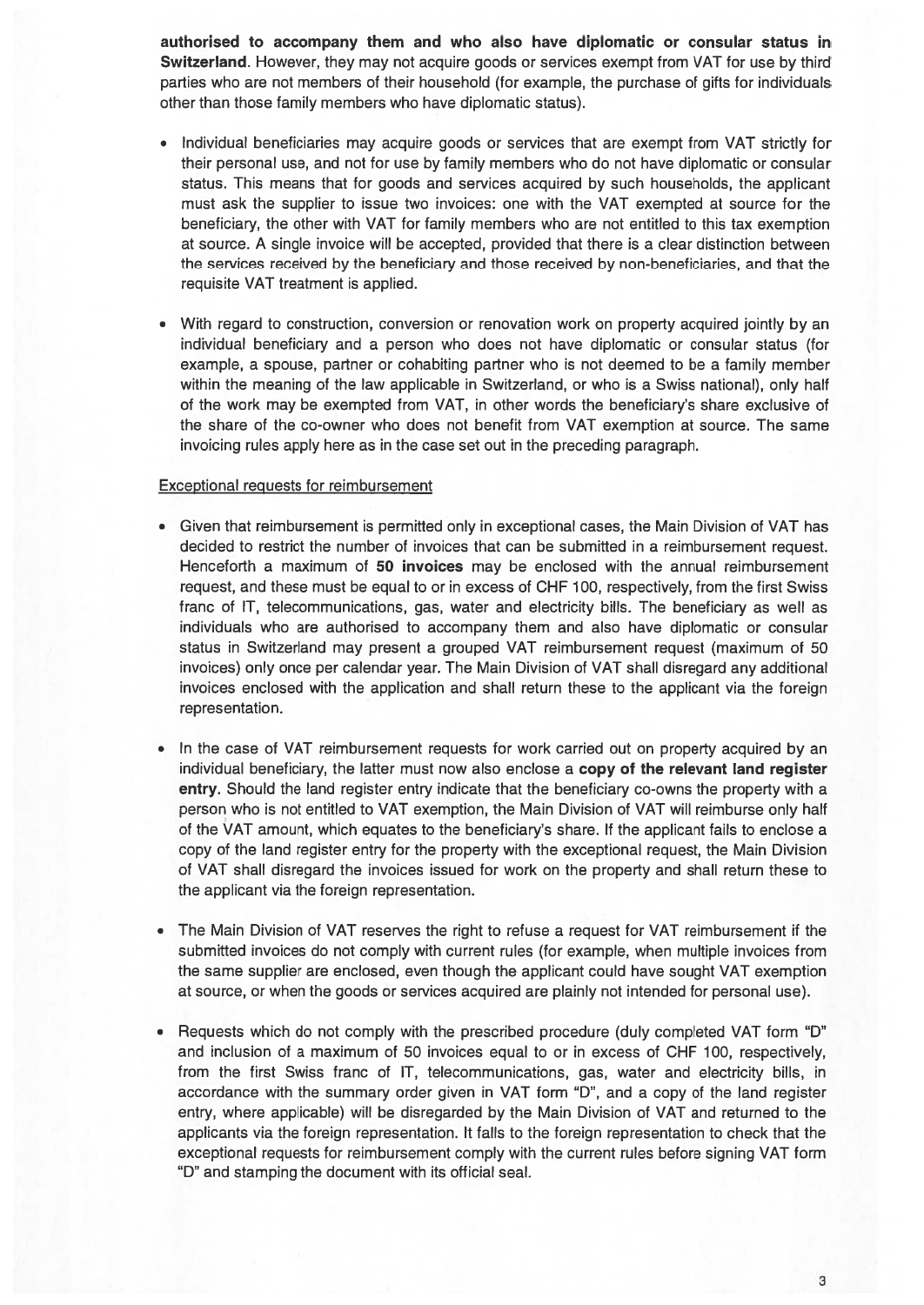The Department requests that the diplomatic missions in Switzerland inform their subordinated posts and the members of staff with diplomatic status or career consular officers of the content of this note, and to ask them to comply with the current rules.

The Federal Department of Foreign Affairs avails itseif of this opportunity to convey to the diplomatic missions in Switzerland the assurances of its highest consideration.



Annex: circular verbal note dated 27 January 2004 (official visits to Switzerland)

Berne, 28 April 2014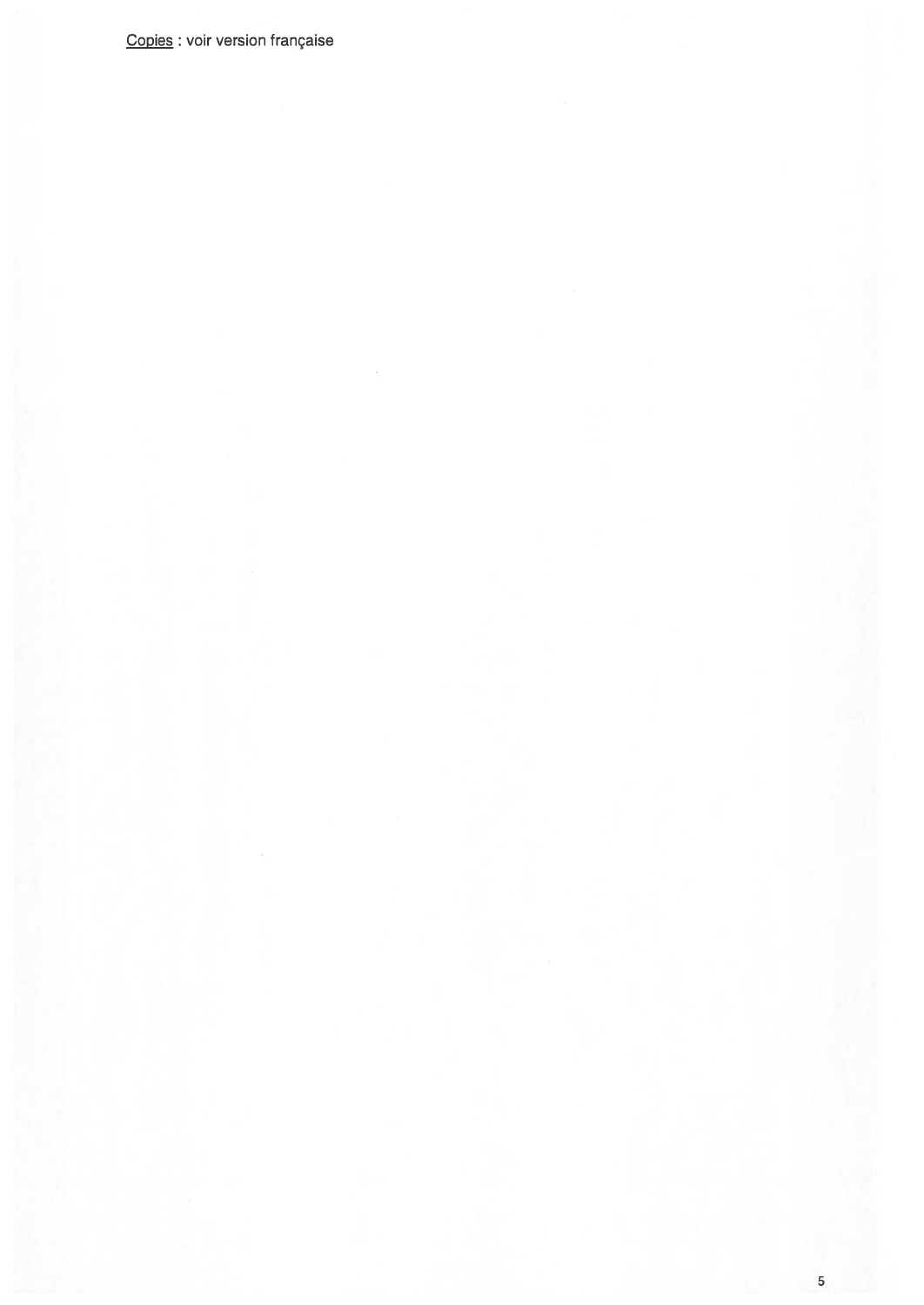

# DÉPARTEMENT FÉDÉRAL DES AFFAIRES ÉTRANGÈRES

R264.31-0 NC 02/2004

Le Département fédéral des affaires étrangères présente ses compliments aux Missions diplomatiques en Suisse et a l'honneur de les informer de ce qui suit.

Certaines difficultés d'interprétation sont survenues dans le cadre des modalités d'application de l'exemption de la taxe sur la valeur ajoutée (TVA) en faveur des représentations étrangères en Suisse, en particulier en ce qui concerne la notion de prestations de services à l'usage officiel. Le Département souhaiterait dès lors rappeler les principes applicables en la matière.

Conformément à la législation suisse, les missions diplomatiques et les postes consulaires (représentations étrangères) ont droit au dégrèvement de la TVA à la source pour les livraisons de biens et les prestations de serv suisse, à condition qu'elles soient destinées exclusivement à leur usage officiel. Pour que l'on puisse considérer que la livraison de biens ou la prestation de services est effectuée à l'usage officiel de la représentation étrangère, il ne suffit pas que ces livraisons et prestations soient facturées à son nom. Il faut également que les livraisons de biens et les prestations de services répondent à un besoin entrant dans le cadre de ses fonctions officielles telles qu'elles sont définies par le droit international public, en particulier par la Convention de Vienne du 18 avril 1961 sur les relations diplomatiques et la Convention de Vienne du 24 avril 1963 sur les relations consulaires.

S'agissant de la livraison de biens, la détermination de l'usage officiel est aisée, celle-ci étant établie par l'utilisation même des biens. La question a en revanche été soulevée en ce qui concerne l'établissement de for de l'Etat accréditant / Etat d'envoi dont la présence en Suisse était justifiée par des soins médicaux. Or, de telles prestations de services n'entrent pas dans le cadre de l'usage officiel des représentations étrangères, gouvernement, pour des raisons pratiques, d'assurer le paiement desdites factures.

Il est par contre admis que les représentations étrangères remettent des formules de dégrèvement de la TVA pour des factures établies à leur nom relatives à des<br>prestations de services (en particulier factures d'hôtels) effectuées en faveur de délégués du gouvernement en voyage officiel en Suisse. Sont concernés les membres des délégations officielles se rendant auprès du gouvernement suisse ou ceux qui participent

## Aux Missions diplomatigues en Suisse